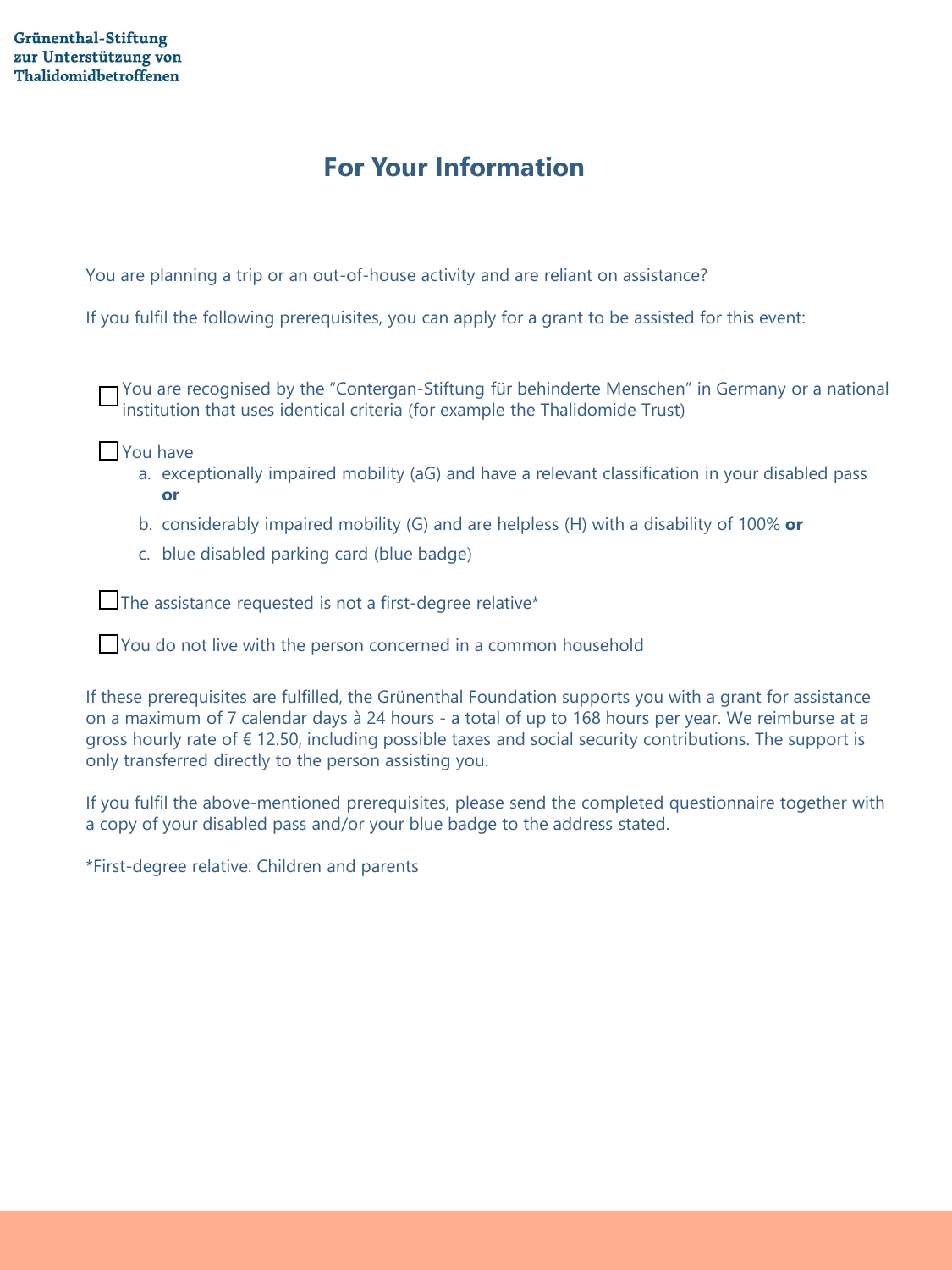## **Questionnaire for Bearing Mobility Assistance Costs**

Please send your completed questionnaire before the start of the planned activity per post, mail or fax to:

Grünenthal-Stiftung zur Unterstützung von Thalidomidbetroffenen 52099 Aachen Fax: 0241 – 569 3795 info@grunenthal-stiftung.com

### **For what occasion do you need assistance?**

…….. trip

........ leisure activity (cinema, excursions, visiting family/friends...)

…….. visits to the doctor or authorities

#### **For how long do you need assistance?**

…….. hours (only full hours)

…….. days (à 24 hours)

I herewith confirm

 $\Box$  that I am recognised by the Conterganstiftung für behinderte Menschen or a national institution that uses identical criteria

 $\Box$  that the assistance requested is not a first-grade relative of mine (child, parent)

 $\Box$  that I do not live with the person concerned in a common household

I agree to my details being saved by the Grünenthal Foundation for supporting those affected by thalidomide for the purpose of processing the application. On request I have the opportunity to correct, delete, amend or supplement the data that the Grünenthal Foundation has recorded.

|--|--|

Address: ……………………………………………………………………………

Phone number (for inquiries):…… …………………………………….

E-Mail: ……………………………………………………………………………… Signature: ………………………………………...........

**Please attach a copy of your disabled pass or your blue badge to this application - many thanks!**